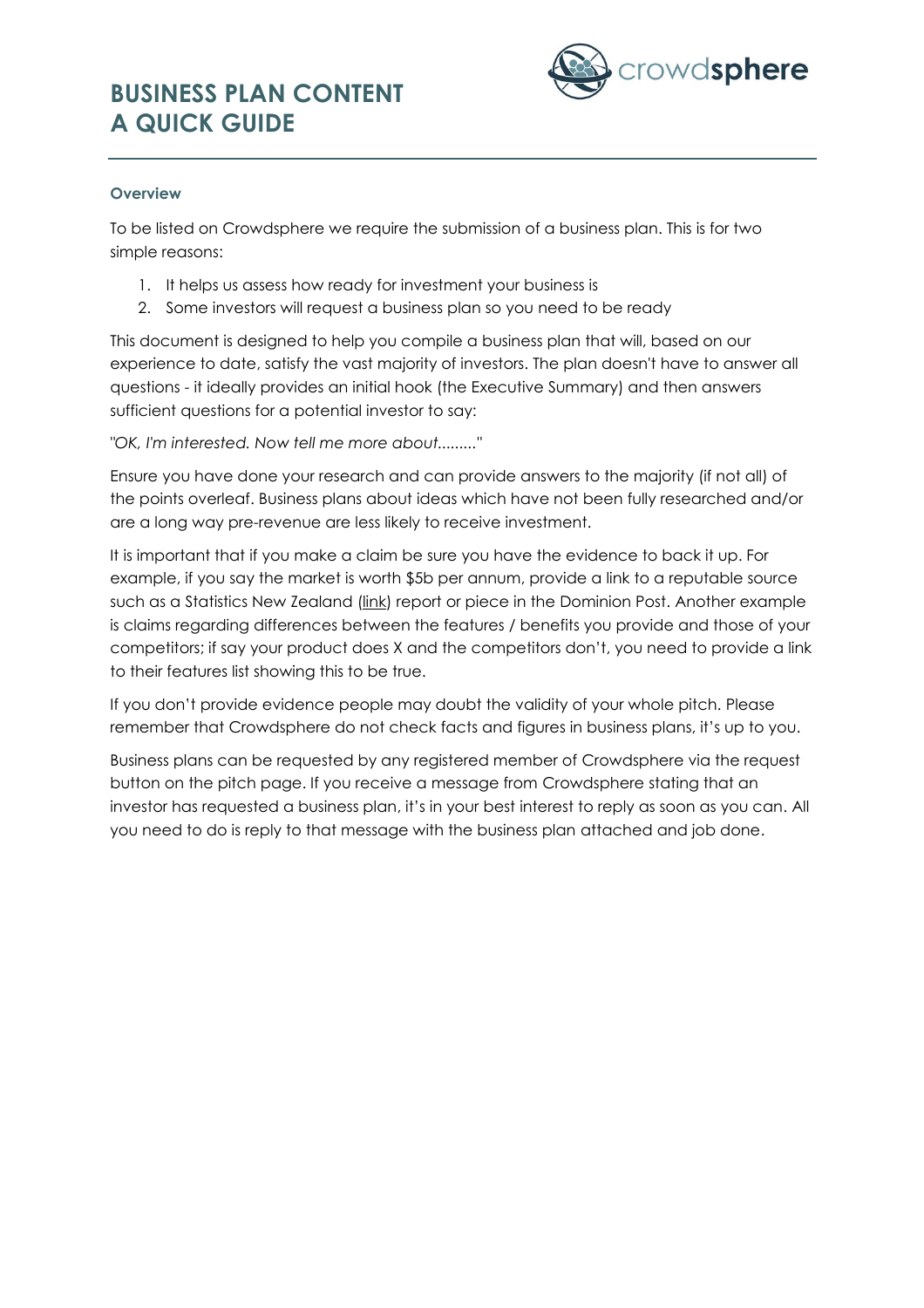### **Executive Summary**

- Don't make it too long ideally one to two pages (this section is just the hook)
- Use clear terminology understandable to non-technical readers
- **Don't include items which aren't expanded upon further in the main body of the plan. This** is effectively a summary of the key content
- Unless there is indicative proof already, don't make un-realistic claims as to market penetration - the plan should appear achievable
- Do include headline summary financials investors want to assess quantum (ie how big is this business and how big is it going to be?)
- **IDENT** Identify the amount of funding required and broadly what it will be used for (investors like to see their money invested in something tangible - not used to pay salaries to the founders)
- Give an indication of the likely return on investment/payback, and make it attractive but realistic
- Don't generically state that the company will sell or float within 3-5 years unless you have identified in the plan content the reasons for saying so

# **Product/Service/Concept**

- The initial paragraph/s should identify what, in simple terms, is the opportunity with a more in-depth assessment (including some technical content) following
- **Don't assume detailed prior knowledge of the reader**
- Remember that investors will not necessarily 'get it' or will be skeptical hence proof of statements made is essential
- List USPs (with some narrative) or what is distinctive
- **IS there any Intellectual Property (IP) or will any be created?**

#### **Market**

- Don't assume that the reader has knowledge of the market size, segment, segment growth and customers. These will need to be covered to some extent
- **IDENTIFY THE COMPETITION, who owns them and how their product/service/ concept differs** (material points only) and how they may react
- Be clear on your target customers, the routes to market, how they are going to be exploited, in what order and how much spend is being allocated to each

#### **Situational Audit and Key Objectives**

Often a difficult section for a start-up, but will usually include:

- A current situation SWOT analysis
- **If the Identify key objectives within 5 years**
- Exit strategy (if relevant) but this MUST be a considered statement if included